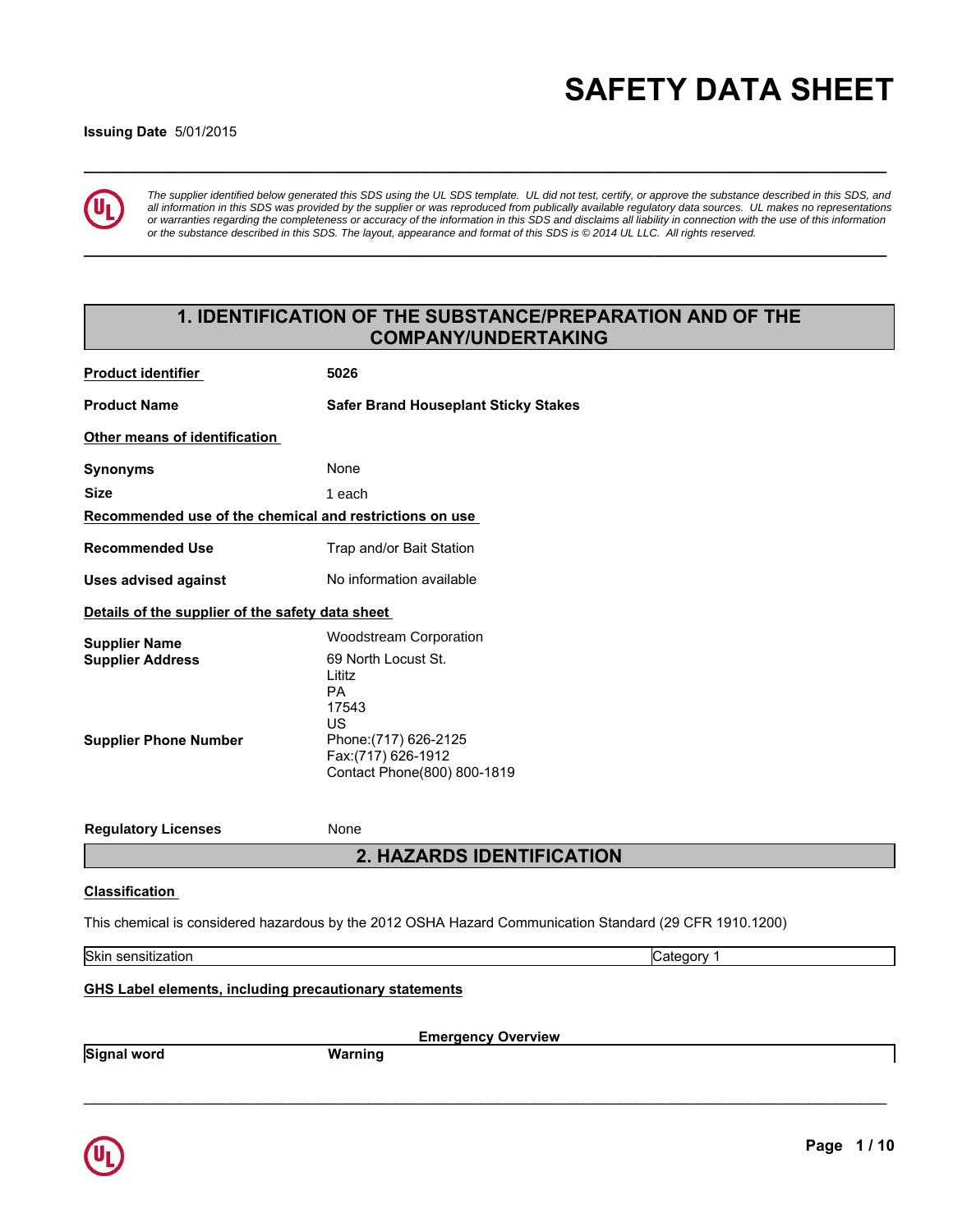# **Hazard Statements** May cause an allergic skin reaction **Appearance** Yellow

### **Physical State Solid Contract Contract Contract Contract Contract Contract Contract Contract Contract Contract Contract Contract Contract Contract Contract Contract Contract Contract Contract Contract Contract Contract Co**

\_\_\_\_\_\_\_\_\_\_\_\_\_\_\_\_\_\_\_\_\_\_\_\_\_\_\_\_\_\_\_\_\_\_\_\_\_\_\_\_\_\_\_\_\_\_\_\_\_\_\_\_\_\_\_\_\_\_\_\_\_\_\_\_\_\_\_\_\_\_\_\_\_\_\_\_\_\_\_\_\_\_\_\_\_\_\_\_\_\_\_\_\_

### **Precautionary Statements - Prevention**

Avoid breathing dust/fume/gas/mist/vapors/spray Contaminated work clothing should not be allowed out of the workplace Wear protective gloves

### **Precautionary Statements - Response**

Specific treatment (see supplemental first aid instructions on this label)

### **Skin**

IF ON SKIN: Wash with plenty of soap and water If skin irritation or rash occurs: Get medical advice/attention Wash contaminated clothing before reuse

### **Precautionary Statements - Storage**

None

### **Precautionary Statements - Disposal**

Dispose of contents/container to an approved waste disposal plant

### **Hazards not otherwise classified (HNOC)**

Not applicable

### **Unknown Toxicity**

70% of the mixture consists of ingredient(s) of unknown toxicity

### **Other information**

Repeated or prolonged skin contact may cause allergic reactions with susceptible persons

### **Interactions with Other Chemicals**

No information available.

# **3. COMPOSITION/INFORMATION ON INGREDIENTS**

| <b>Chemical Name</b>                         | CAS No.   | Weight-%                | <b>Trade Secret</b> |
|----------------------------------------------|-----------|-------------------------|---------------------|
| $\overline{\phantom{a}}$<br>Paraffin<br>oils | 8012-95-1 | 5 - 40<br><u>.</u><br>ີ |                     |
| Rubber                                       | 9006-04-6 | 10 - 30                 |                     |

\*The exact percentage (concentration) of composition has been withheld as a trade secret

 $\overline{\phantom{a}}$  , and the contribution of the contribution of the contribution of the contribution of the contribution of the contribution of the contribution of the contribution of the contribution of the contribution of the



.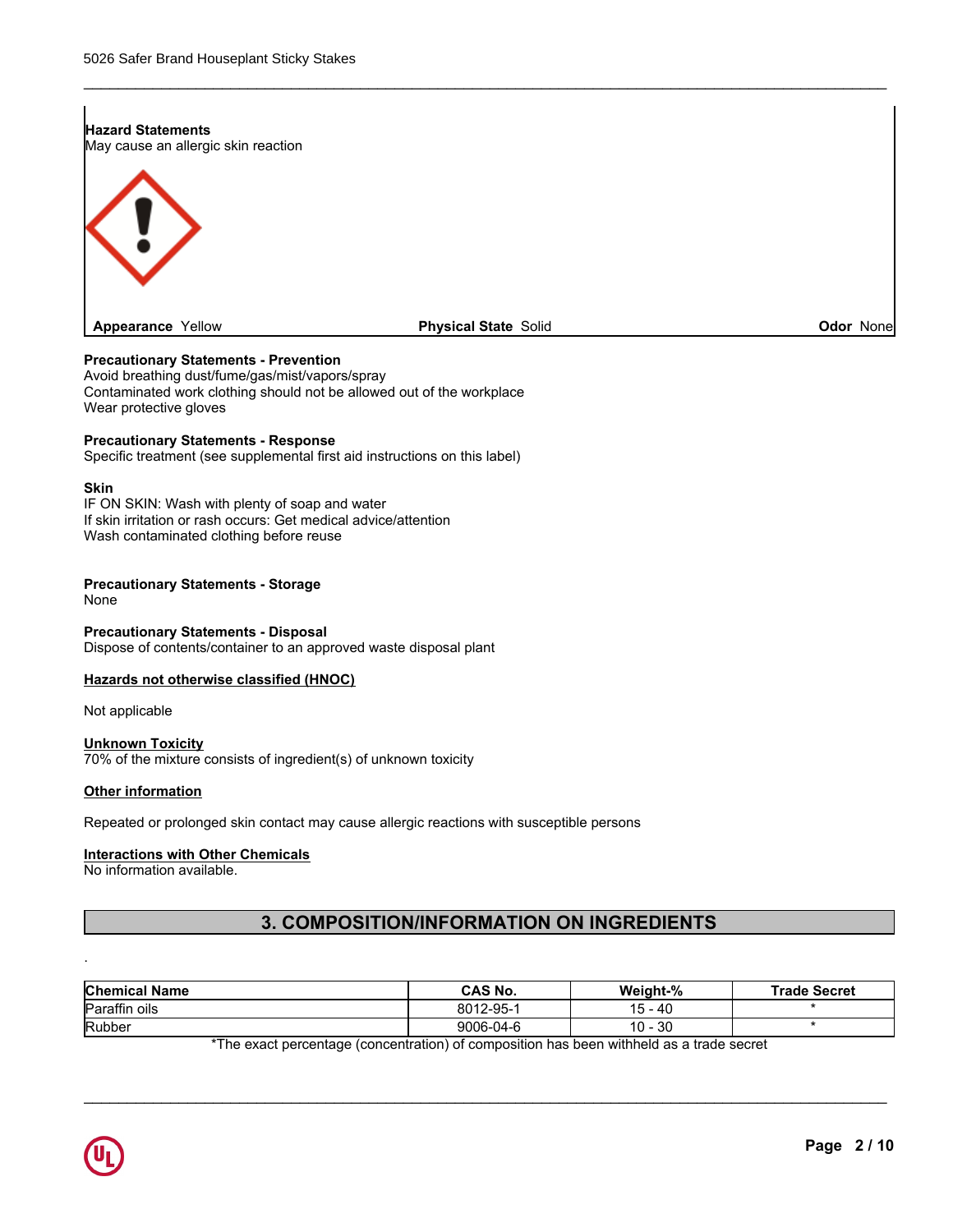# **4. FIRST AID MEASURES**

\_\_\_\_\_\_\_\_\_\_\_\_\_\_\_\_\_\_\_\_\_\_\_\_\_\_\_\_\_\_\_\_\_\_\_\_\_\_\_\_\_\_\_\_\_\_\_\_\_\_\_\_\_\_\_\_\_\_\_\_\_\_\_\_\_\_\_\_\_\_\_\_\_\_\_\_\_\_\_\_\_\_\_\_\_\_\_\_\_\_\_\_\_

### **First aid measures**

| <b>General Advice</b> | Show this safety data sheet to the doctor in attendance.                                                                                |
|-----------------------|-----------------------------------------------------------------------------------------------------------------------------------------|
| <b>Eye Contact</b>    | Rinse thoroughly with plenty of water, also under the eyelids. If symptoms persist,<br>call a physician.                                |
| <b>Skin Contact</b>   | Wash with soap and water. May cause an allergic skin reaction. In the case of skin<br>irritation or allergic reactions see a physician. |
| <b>Inhalation</b>     | Remove to fresh air.                                                                                                                    |
| Ingestion             | Rinse mouth immediately and drink plenty of water. Never give anything by mouth<br>to an unconscious person.                            |

### **Most important symptoms and effects, both acute and delayed**

**Most Important Symptoms and** Itching. Rashes. Hives. **Effects**

### **Indication of any immediate medical attention and special treatment needed**

**Notes to Physician** May cause sensitization of susceptible persons. Treat symptomatically.

\_\_\_\_\_\_\_\_\_\_\_\_\_\_\_\_\_\_\_\_\_\_\_\_\_\_\_\_\_\_\_\_\_\_\_\_\_\_\_\_\_\_\_\_\_\_\_\_\_\_\_\_\_\_\_\_\_\_\_\_\_\_\_\_\_\_\_\_\_\_\_\_\_\_\_\_\_\_\_\_\_\_\_\_\_\_\_\_\_\_\_\_\_

# **5. FIRE-FIGHTING MEASURES**

### **Suitable Extinguishing Media**

Use extinguishing measures that are appropriate to local circumstances and the surrounding environment.

### **Unsuitable extinguishing media**

CAUTION: Use of water spray when fighting fire may be inefficient.

### **Specific Hazards Arising from the Chemical**

Product is or contains a sensitizer. May cause sensitization by skin contact.

**Uniform Fire Code** Sensitizer: Solid

**Hazardous Combustion Products** Carbon oxides.

**Explosion Data Sensitivity to Mechanical Impact No.** 

**Sensitivity to Static Discharge No.** 

### **Protective equipment and precautions for firefighters**

As in any fire, wear self-contained breathing apparatus pressure-demand, MSHA/NIOSH (approved or equivalent) and full protective gear.

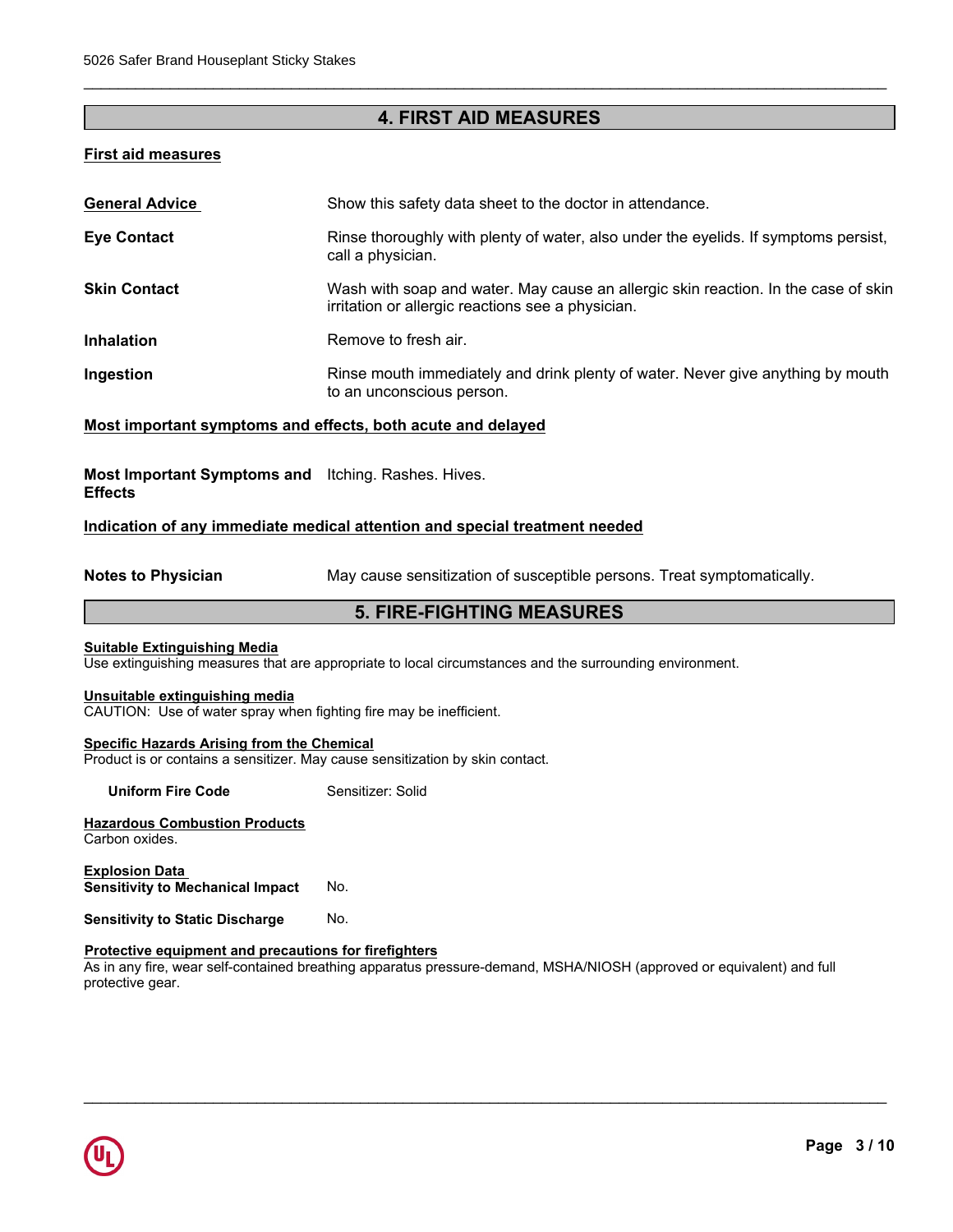# **6. ACCIDENTAL RELEASE MEASURES**

\_\_\_\_\_\_\_\_\_\_\_\_\_\_\_\_\_\_\_\_\_\_\_\_\_\_\_\_\_\_\_\_\_\_\_\_\_\_\_\_\_\_\_\_\_\_\_\_\_\_\_\_\_\_\_\_\_\_\_\_\_\_\_\_\_\_\_\_\_\_\_\_\_\_\_\_\_\_\_\_\_\_\_\_\_\_\_\_\_\_\_\_\_

### **Personal precautions, protective equipment and emergency procedures**

| <b>Personal Precautions</b><br>Avoid contact with skin, eyes or clothing. Use personal protective equipment as required.                              |                                                                                                                                                                          |  |  |  |  |
|-------------------------------------------------------------------------------------------------------------------------------------------------------|--------------------------------------------------------------------------------------------------------------------------------------------------------------------------|--|--|--|--|
| Refer to protective measures listed in Sections 7 and 8.<br><b>Other Information</b>                                                                  |                                                                                                                                                                          |  |  |  |  |
| <b>Environmental Precautions</b>                                                                                                                      |                                                                                                                                                                          |  |  |  |  |
| <b>Environmental Precautions</b><br>Refer to protective measures listed in Sections 7 and 8. Prevent further leakage or spillage<br>if safe to do so. |                                                                                                                                                                          |  |  |  |  |
| Methods and material for containment and cleaning up                                                                                                  |                                                                                                                                                                          |  |  |  |  |
| <b>Methods for Containment</b>                                                                                                                        | Prevent further leakage or spillage if safe to do so.                                                                                                                    |  |  |  |  |
| Methods for cleaning up                                                                                                                               | Pick up and transfer to properly labeled containers.                                                                                                                     |  |  |  |  |
|                                                                                                                                                       |                                                                                                                                                                          |  |  |  |  |
|                                                                                                                                                       | 7. HANDLING AND STORAGE                                                                                                                                                  |  |  |  |  |
| Precautions for safe handling                                                                                                                         |                                                                                                                                                                          |  |  |  |  |
| <b>Handling</b>                                                                                                                                       | Handle in accordance with good industrial hygiene and safety practice. Avoid contact with<br>skin, eyes or clothing. Do not eat, drink or smoke when using this product. |  |  |  |  |
| Conditions for safe storage, including any incompatibilities                                                                                          |                                                                                                                                                                          |  |  |  |  |
| <b>Storage</b>                                                                                                                                        | Keep containers tightly closed in a dry, cool and well-ventilated place.                                                                                                 |  |  |  |  |
| <b>Incompatible Products</b>                                                                                                                          | None known based on information supplied.                                                                                                                                |  |  |  |  |
|                                                                                                                                                       |                                                                                                                                                                          |  |  |  |  |

# **8. EXPOSURE CONTROLS/PERSONAL PROTECTION**

### **Control parameters**

### **Exposure Guidelines**

| <b>Chemical Name</b> | <b>ACGIH TLV</b>                                    | <b>OSHA PEL</b>                   | <b>NIOSH IDLH</b> |
|----------------------|-----------------------------------------------------|-----------------------------------|-------------------|
| Paraffin oils        | TWA: 5 mg/m <sup>3</sup> inhalable fraction $\vert$ | TWA: $5 \text{ mg/m}^3$           |                   |
| 8012-95-1            | excluding metal working fluids,                     | (vacated) TWA: $5 \text{ mg/m}^3$ |                   |
|                      | highly & severely refined TWA: 5                    |                                   |                   |
|                      | $mq/m3$ inhalable fraction                          |                                   |                   |
|                      | excluding metal working fluids                      |                                   |                   |
| Rubber               | TWA: $0.0001$ mg/m <sup>3</sup> inhalable           |                                   |                   |
| 9006-04-6            | allergenic proteins inhalable                       |                                   |                   |
|                      | fraction                                            |                                   |                   |
|                      | $S^*$                                               |                                   |                   |

*ACGIH TLV: American Conference of Governmental Industrial Hygienists - Threshold Limit Value OSHA PEL: Occupational Safety and Health Administration - Permissible Exposure Limits NIOSH IDLH Immediately Dangerous to Life or Health*

**Other Exposure Guidelines** See section 15 for national exposure control parameters

\_\_\_\_\_\_\_\_\_\_\_\_\_\_\_\_\_\_\_\_\_\_\_\_\_\_\_\_\_\_\_\_\_\_\_\_\_\_\_\_\_\_\_\_\_\_\_\_\_\_\_\_\_\_\_\_\_\_\_\_\_\_\_\_\_\_\_\_\_\_\_\_\_\_\_\_\_\_\_\_\_\_\_\_\_\_\_\_\_\_\_\_\_

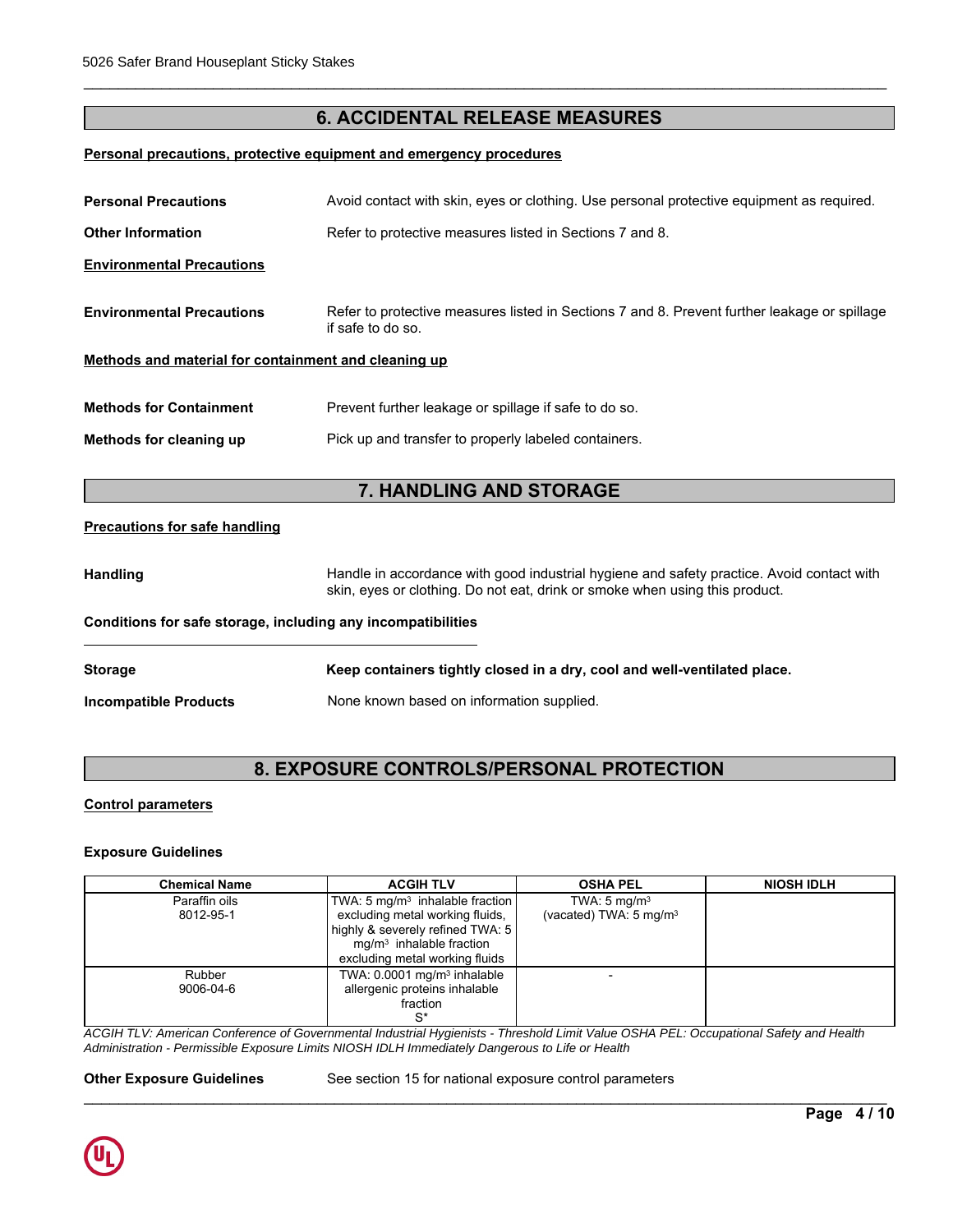# **Appropriate engineering controls**

| <b>Engineering Measures</b>     | <b>Showers</b><br>Eyewash stations<br>Ventilation systems                                                                                                                                                                                                                          |
|---------------------------------|------------------------------------------------------------------------------------------------------------------------------------------------------------------------------------------------------------------------------------------------------------------------------------|
|                                 | Individual protection measures, such as personal protective equipment                                                                                                                                                                                                              |
| <b>Eye/Face Protection</b>      | No special protective equipment required.                                                                                                                                                                                                                                          |
| <b>Skin and Body Protection</b> | Wear protective gloves and protective clothing.                                                                                                                                                                                                                                    |
| <b>Respiratory Protection</b>   | No protective equipment is needed under normal use conditions. If exposure limits are<br>exceeded or irritation is experienced, ventilation and evacuation may be required.                                                                                                        |
| <b>Hygiene Measures</b>         | Handle in accordance with good industrial hygiene and safety practice. Take off<br>contaminated clothing and wash before reuse. Avoid contact with skin, eyes or clothing.<br>Wear suitable gloves and eye/face protection. Do not eat, drink or smoke when using this<br>product. |

\_\_\_\_\_\_\_\_\_\_\_\_\_\_\_\_\_\_\_\_\_\_\_\_\_\_\_\_\_\_\_\_\_\_\_\_\_\_\_\_\_\_\_\_\_\_\_\_\_\_\_\_\_\_\_\_\_\_\_\_\_\_\_\_\_\_\_\_\_\_\_\_\_\_\_\_\_\_\_\_\_\_\_\_\_\_\_\_\_\_\_\_\_

# **9. PHYSICAL AND CHEMICAL PROPERTIES**

# **Physical and Chemical Properties**

| <b>Physical State</b>                                     | Solid                    |                        |                          |
|-----------------------------------------------------------|--------------------------|------------------------|--------------------------|
| Appearance                                                | Yellow                   | Odor                   | None                     |
| Color                                                     | No information available | <b>Odor Threshold</b>  | No information available |
| <b>Property</b>                                           | <b>Values</b>            | <b>Remarks/ Method</b> |                          |
| рH                                                        | No data available        | None known             |                          |
| Melting / freezing point                                  | No data available        | None known             |                          |
| Boiling point / boiling range                             | No data available        | None known             |                          |
| <b>Flash Point</b>                                        | No data available        | None known             |                          |
| <b>Evaporation Rate</b>                                   | No data available        | None known             |                          |
| Flammability (solid, gas)                                 | No data available        | None known             |                          |
| <b>Flammability Limit in Air</b>                          |                          |                        |                          |
| <b>Upper flammability limit</b>                           | No data available        |                        |                          |
| Lower flammability limit                                  | No data available        |                        |                          |
| Vapor pressure                                            | No data available        | None known             |                          |
| <b>Vapor density</b>                                      | No data available        | None known             |                          |
| <b>Specific Gravity</b>                                   | 0.86                     | None known             |                          |
| <b>Water Solubility</b>                                   | Insoluble                | None known             |                          |
| <b>Solubility in other solvents</b>                       | No data available        | None known             |                          |
| Partition coefficient: n-octanol/waterNo data available   |                          | None known             |                          |
| <b>Autoignition temperature</b>                           | No data available        | None known             |                          |
| <b>Decomposition temperature</b>                          | No data available        | None known             |                          |
| <b>Kinematic viscosity</b>                                | No data available        | None known             |                          |
| <b>Dynamic viscosity</b>                                  | No data available        | None known             |                          |
| <b>Explosive properties</b>                               | No data available        |                        |                          |
| <b>Oxidizing Properties</b>                               | No data available        |                        |                          |
| <b>Other Information</b>                                  |                          |                        |                          |
| <b>Softening Point</b>                                    | No data available        |                        |                          |
| <b>VOC Content (%)</b>                                    | No data available        |                        |                          |
| <b>Particle Size</b><br><b>Particle Size Distribution</b> | No data available        |                        |                          |
|                                                           |                          |                        |                          |

\_\_\_\_\_\_\_\_\_\_\_\_\_\_\_\_\_\_\_\_\_\_\_\_\_\_\_\_\_\_\_\_\_\_\_\_\_\_\_\_\_\_\_\_\_\_\_\_\_\_\_\_\_\_\_\_\_\_\_\_\_\_\_\_\_\_\_\_\_\_\_\_\_\_\_\_\_\_\_\_\_\_\_\_\_\_\_\_\_\_\_\_\_

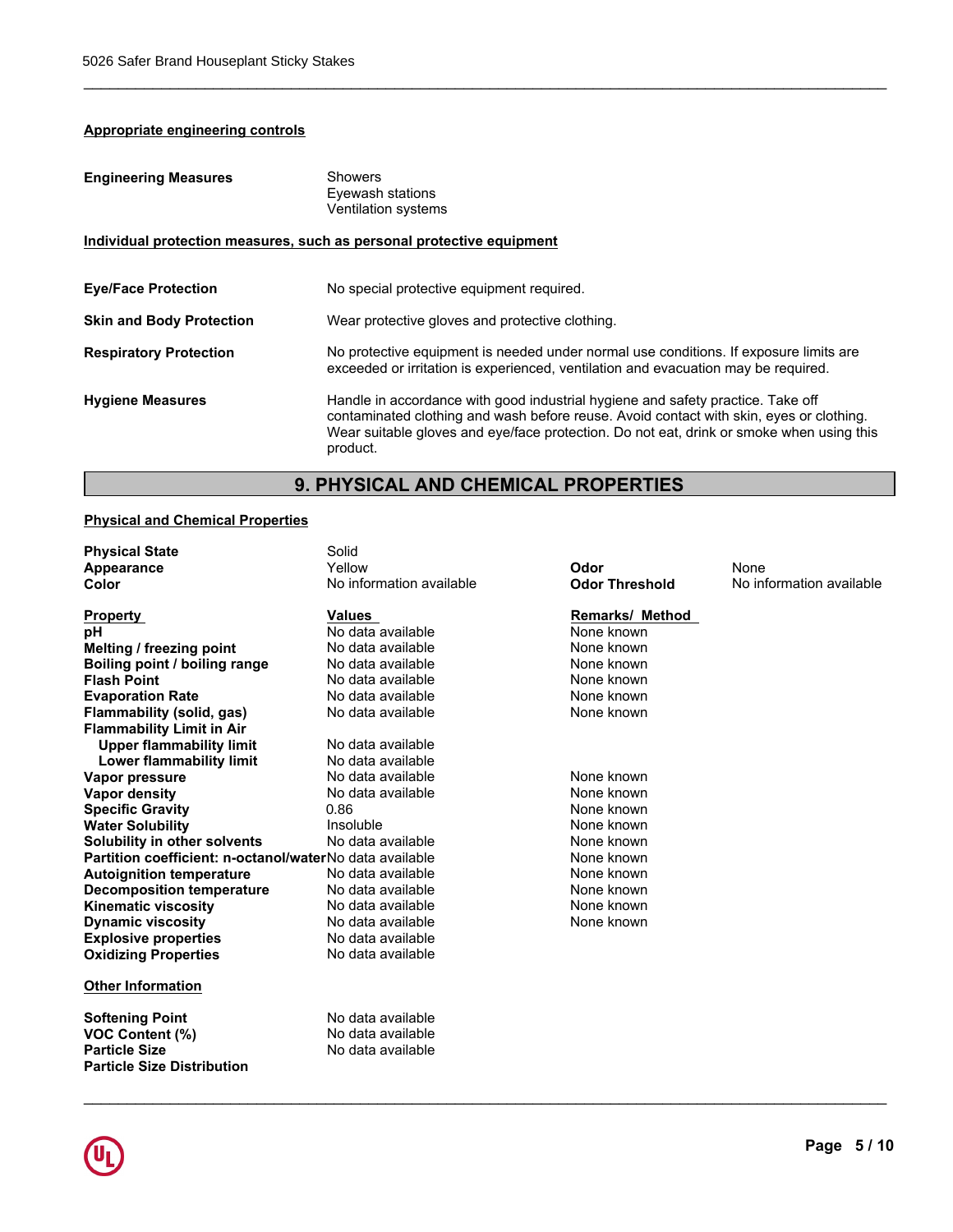# **10. STABILITY AND REACTIVITY**

\_\_\_\_\_\_\_\_\_\_\_\_\_\_\_\_\_\_\_\_\_\_\_\_\_\_\_\_\_\_\_\_\_\_\_\_\_\_\_\_\_\_\_\_\_\_\_\_\_\_\_\_\_\_\_\_\_\_\_\_\_\_\_\_\_\_\_\_\_\_\_\_\_\_\_\_\_\_\_\_\_\_\_\_\_\_\_\_\_\_\_\_\_

### **Reactivity**

No data available.

### **Chemical stability**

Stable under recommended storage conditions.

### **Possibility of Hazardous Reactions**

None under normal processing.

### **Hazardous Polymerization**

Hazardous polymerization does not occur.

### **Conditions to avoid**

None known based on information supplied.

### **Incompatible materials**

None known based on information supplied.

### **Hazardous Decomposition Products**

Carbon oxides.

# **11. TOXICOLOGICAL INFORMATION**

### **Information on likely routes of exposure**

| <b>Product Information</b> |                     |                                                                                                                                                                                       |
|----------------------------|---------------------|---------------------------------------------------------------------------------------------------------------------------------------------------------------------------------------|
|                            | <b>Inhalation</b>   | Specific test data for the substance or mixture is not available.                                                                                                                     |
|                            | <b>Eye Contact</b>  | Specific test data for the substance or mixture is not available.                                                                                                                     |
|                            | <b>Skin Contact</b> | Specific test data for the substance or mixture is not available. Repeated or prolonged skin<br>contact may cause allergic reactions with susceptible persons. (based on components). |
|                            | Ingestion           | Specific test data for the substance or mixture is not available.                                                                                                                     |
|                            |                     |                                                                                                                                                                                       |

### **Component Information**

| <b>Chemical Name</b> | Oral LD50 | Dermal LD50 | <b>Inhalation LC50</b>             |
|----------------------|-----------|-------------|------------------------------------|
| Paraffin oils        |           |             | Rat<br>2062 ppm<br>\ 4 h<br>-<br>- |
| 8012-95-1            |           |             |                                    |

### **Information on toxicological effects**

**Symptoms Itching. Rashes. Hives.** 

### **Delayed and immediate effects as well as chronic effects from short and long-term exposure**

| <b>Sensitization</b>     | May cause sensitization of susceptible persons. May cause sensitization by skin contact. |
|--------------------------|------------------------------------------------------------------------------------------|
| <b>Mutagenic Effects</b> | No information available.                                                                |

\_\_\_\_\_\_\_\_\_\_\_\_\_\_\_\_\_\_\_\_\_\_\_\_\_\_\_\_\_\_\_\_\_\_\_\_\_\_\_\_\_\_\_\_\_\_\_\_\_\_\_\_\_\_\_\_\_\_\_\_\_\_\_\_\_\_\_\_\_\_\_\_\_\_\_\_\_\_\_\_\_\_\_\_\_\_\_\_\_\_\_\_\_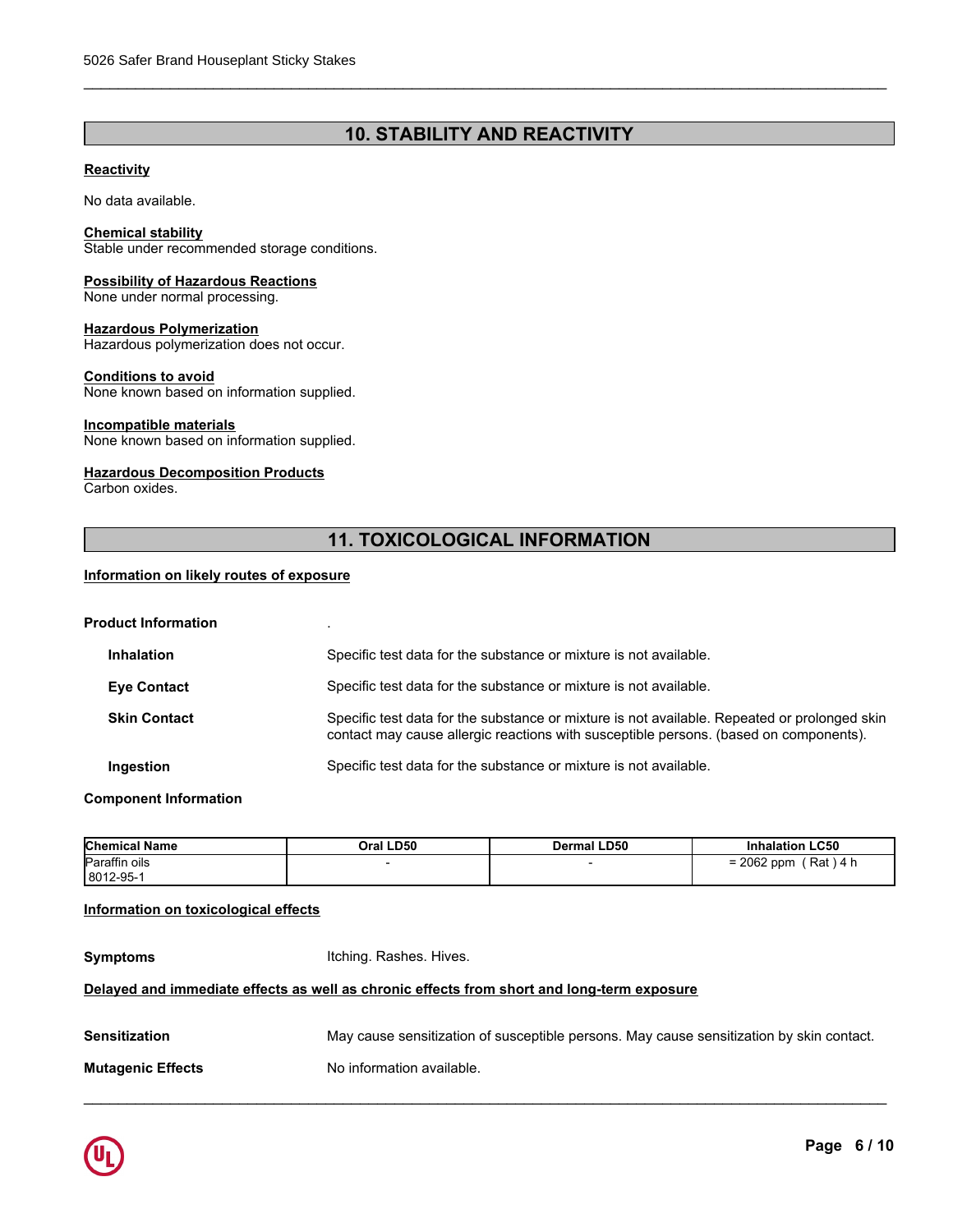**Carcinogenicity** The table below indicates whether each agency has listed any ingredient as a carcinogen.

\_\_\_\_\_\_\_\_\_\_\_\_\_\_\_\_\_\_\_\_\_\_\_\_\_\_\_\_\_\_\_\_\_\_\_\_\_\_\_\_\_\_\_\_\_\_\_\_\_\_\_\_\_\_\_\_\_\_\_\_\_\_\_\_\_\_\_\_\_\_\_\_\_\_\_\_\_\_\_\_\_\_\_\_\_\_\_\_\_\_\_\_\_

| <b>Chemical Name</b>                                        | <b>ACGIH</b>                                                                                                                                                                          | <b>IARC</b>                                                                        | <b>NTP</b> | <b>OSHA</b> |  |  |
|-------------------------------------------------------------|---------------------------------------------------------------------------------------------------------------------------------------------------------------------------------------|------------------------------------------------------------------------------------|------------|-------------|--|--|
| Paraffin oils                                               | A <sub>2</sub>                                                                                                                                                                        | Group 3                                                                            |            | X           |  |  |
| 8012-95-1<br>A2 - Suspected Human Carcinogen<br>X - Present | ACGIH (American Conference of Governmental Industrial Hygienists)<br>IARC (International Agency for Research on Cancer)<br>Group 3 - Not Classifiable as to Carcinogenicity in Humans | OSHA (Occupational Safety and Health Administration of the US Department of Labor) |            |             |  |  |
| <b>Reproductive Toxicity</b>                                |                                                                                                                                                                                       | No information available.                                                          |            |             |  |  |
| <b>STOT - single exposure</b>                               |                                                                                                                                                                                       | No information available.                                                          |            |             |  |  |
| <b>STOT</b> - repeated exposure                             |                                                                                                                                                                                       | No information available.                                                          |            |             |  |  |
| <b>Chronic Toxicity</b>                                     | Repeated contact may cause allergic reactions in very susceptible persons.                                                                                                            |                                                                                    |            |             |  |  |
| <b>Target Organ Effects</b>                                 | Skin.                                                                                                                                                                                 |                                                                                    |            |             |  |  |
| <b>Aspiration Hazard</b>                                    |                                                                                                                                                                                       | No information available.                                                          |            |             |  |  |
|                                                             |                                                                                                                                                                                       |                                                                                    |            |             |  |  |

### **Numerical measures of toxicity Product Information**

### **The following values are calculated based on chapter 3.1 of the GHS document** Not applicable

# **12. ECOLOGICAL INFORMATION**

\_\_\_\_\_\_\_\_\_\_\_\_\_\_\_\_\_\_\_\_\_\_\_\_\_\_\_\_\_\_\_\_\_\_\_\_\_\_\_\_\_\_\_\_\_\_\_\_\_\_\_\_\_\_\_\_\_\_\_\_\_\_\_\_\_\_\_\_\_\_\_\_\_\_\_\_\_\_\_\_\_\_\_\_\_\_\_\_\_\_\_\_\_

# **Ecotoxicity**

The environmental impact of this product has not been fully investigated.

### **Persistence and Degradability**

No information available.

### **Bioaccumulation**

No information available

## **Other adverse effects**

No information available.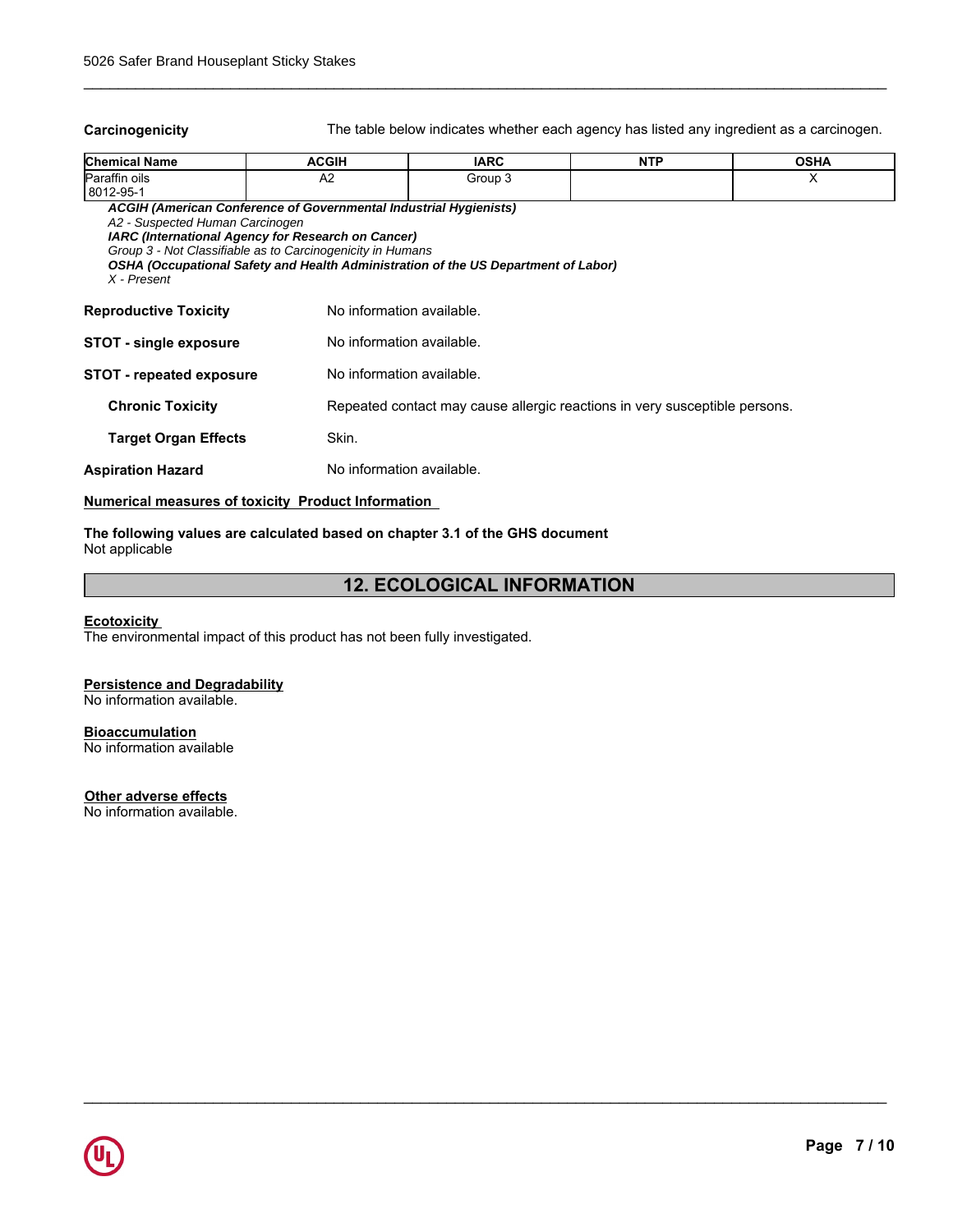# **13. DISPOSAL CONSIDERATIONS**

\_\_\_\_\_\_\_\_\_\_\_\_\_\_\_\_\_\_\_\_\_\_\_\_\_\_\_\_\_\_\_\_\_\_\_\_\_\_\_\_\_\_\_\_\_\_\_\_\_\_\_\_\_\_\_\_\_\_\_\_\_\_\_\_\_\_\_\_\_\_\_\_\_\_\_\_\_\_\_\_\_\_\_\_\_\_\_\_\_\_\_\_\_

# **Waste treatment methods**

| This material, as supplied, is not a hazardous waste according to Federal regulations (40<br>CFR 261). This material could become a hazardous waste if it is mixed with or otherwise<br>comes in contact with a hazardous waste, if chemical additions are made to this material, or<br>if the material is processed or otherwise altered. Consult 40 CFR 261 to determine whether<br>the altered material is a hazardous waste. Consult the appropriate state, regional, or local<br>regulations for additional requirements. |
|--------------------------------------------------------------------------------------------------------------------------------------------------------------------------------------------------------------------------------------------------------------------------------------------------------------------------------------------------------------------------------------------------------------------------------------------------------------------------------------------------------------------------------|
| Dispose of contents/containers in accordance with local regulations.                                                                                                                                                                                                                                                                                                                                                                                                                                                           |
|                                                                                                                                                                                                                                                                                                                                                                                                                                                                                                                                |

### **California Hazardous Waste Codes** 232

# **14. TRANSPORT INFORMATION**

| <b>DOT</b><br><b>Proper Shipping Name</b><br><b>Hazard Class</b>  | NOT REGULATED NOT REGULATED<br><b>NON REGULATED</b><br>N/A |
|-------------------------------------------------------------------|------------------------------------------------------------|
| <b>TDG</b>                                                        | Not regulated                                              |
| <b>MEX</b>                                                        | Not regulated                                              |
| <b>ICAO</b>                                                       | Not regulated                                              |
| <b>IATA</b><br><b>Proper Shipping Name</b><br><b>Hazard Class</b> | Not regulated<br><b>NON REGULATED</b><br>N/A               |
| <b>IMDG/IMO</b><br><b>Hazard Class</b>                            | Not regulated<br>N/A                                       |
| <b>RID</b>                                                        | Not regulated                                              |
| <b>ADR</b>                                                        | Not regulated                                              |
| <b>ADN</b>                                                        | Not regulated                                              |
|                                                                   |                                                            |

# **15. REGULATORY INFORMATION**

\_\_\_\_\_\_\_\_\_\_\_\_\_\_\_\_\_\_\_\_\_\_\_\_\_\_\_\_\_\_\_\_\_\_\_\_\_\_\_\_\_\_\_\_\_\_\_\_\_\_\_\_\_\_\_\_\_\_\_\_\_\_\_\_\_\_\_\_\_\_\_\_\_\_\_\_\_\_\_\_\_\_\_\_\_\_\_\_\_\_\_\_\_

### **International Inventories**

TSCA Complies<br>DSL All compo All components are listed either on the DSL or NDSL.

**TSCA** - United States Toxic Substances Control Act Section 8(b) Inventory **DSL/NDSL** - Canadian Domestic Substances List/Non-Domestic Substances List

### **US Federal Regulations**

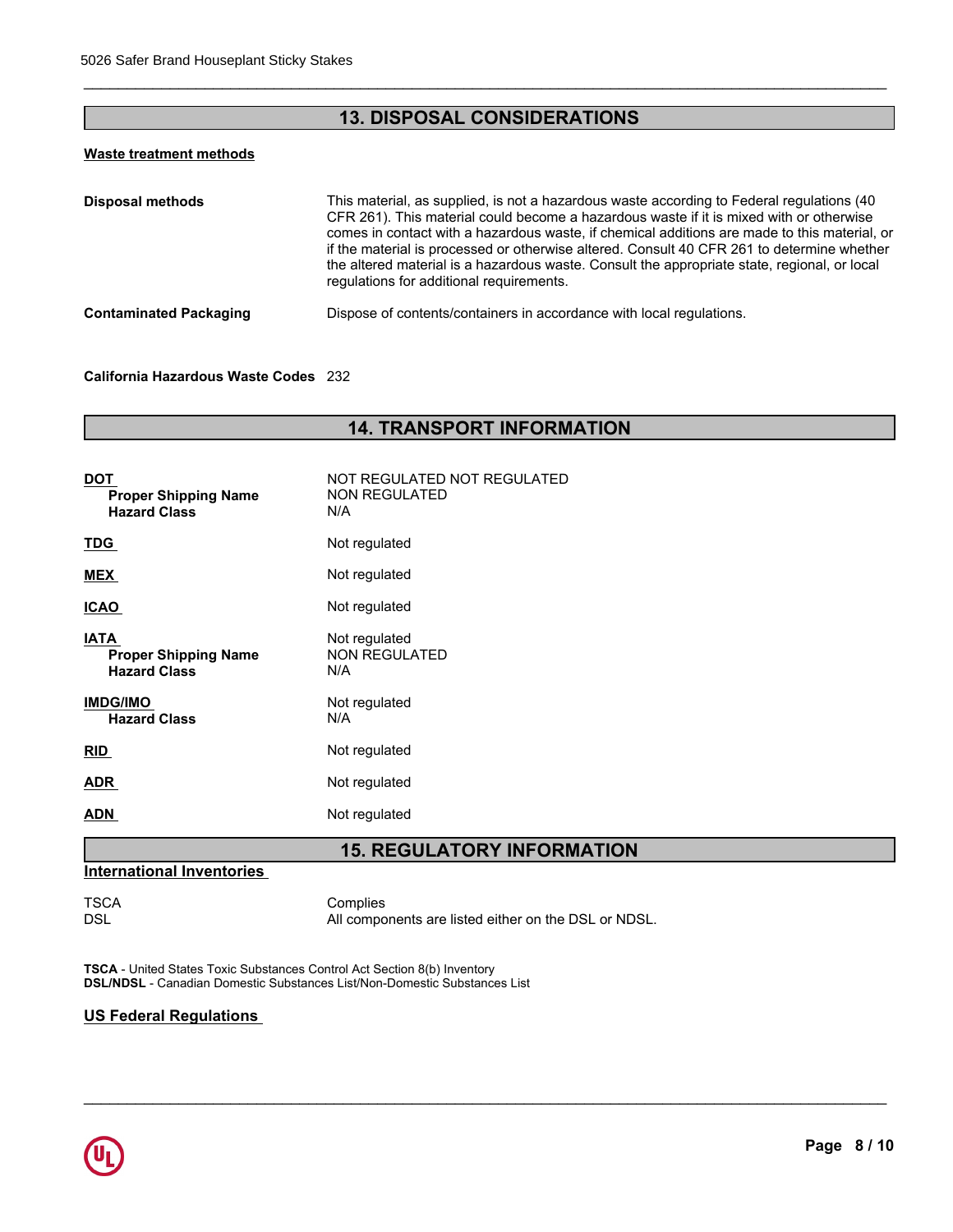### **SARA 313**

Section 313 of Title III of the Superfund Amendments and Reauthorization Act of 1986 (SARA). This product does not contain any chemicals which are subject to the reporting requirements of the Act and Title 40 of the Code of Federal Regulations, Part 372

\_\_\_\_\_\_\_\_\_\_\_\_\_\_\_\_\_\_\_\_\_\_\_\_\_\_\_\_\_\_\_\_\_\_\_\_\_\_\_\_\_\_\_\_\_\_\_\_\_\_\_\_\_\_\_\_\_\_\_\_\_\_\_\_\_\_\_\_\_\_\_\_\_\_\_\_\_\_\_\_\_\_\_\_\_\_\_\_\_\_\_\_\_

| SARA 311/312 Hazard Categories    |     |  |
|-----------------------------------|-----|--|
| <b>Acute Health Hazard</b>        | Yes |  |
| <b>Chronic Health Hazard</b>      | Nο  |  |
| <b>Fire Hazard</b>                | No  |  |
| Sudden release of pressure hazard | No  |  |
| <b>Reactive Hazard</b>            | No  |  |
|                                   |     |  |

### **CWA (Clean Water Act)**

This product does not contain any substances regulated as pollutants pursuant to the Clean Water Act (40 CFR 122.21 and 40 CFR 122.42)

### **CERCLA**

This material, as supplied, does not contain any substances regulated as hazardous substances under the Comprehensive Environmental Response Compensation and Liability Act (CERCLA) (40 CFR 302) or the Superfund Amendments and Reauthorization Act (SARA) (40 CFR 355). There may be specific reporting requirements at the local, regional, or state level pertaining to releases of this material

### **US State Regulations**

### **California Proposition 65**

This product does not contain any Proposition 65 chemicals.

**chemical Namerical Namerical Namerical Namerical Strates Interest Interest Inc.**<br>Contain any Proposition 65 chemicals.<br>Pesticide device that is subject to certain labeling requirements under federal pesticide law. These r .<br>Pation criteria and hazard info batter britisha and nazard linen differ from the classification criteria and hazard information required for safety data sheets and for workplace labels of non-pesticide This chemical is a pesticide device that is subject to certain labeling requirements under federal pesticide law. These requirements chemicals.

| <b>16. OTHER INFORMATION</b> |                                                                                               |                       |                          |                                                  |  |
|------------------------------|-----------------------------------------------------------------------------------------------|-----------------------|--------------------------|--------------------------------------------------|--|
| <b>NFPA</b>                  | <b>Health Hazards 2</b>                                                                       | <b>Flammability 0</b> | Instability 0            | <b>Physical and</b><br><b>Chemical Hazards -</b> |  |
| <b>HMIS</b>                  | <b>Health Hazards 2</b>                                                                       | <b>Flammability 0</b> | <b>Physical Hazard 0</b> | <b>Personal Protection</b><br>х                  |  |
| <b>Prepared By</b>           | <b>Product Stewardship</b><br>23 British American Blvd.<br>Latham, NY 12110<br>1-800-572-6501 |                       |                          |                                                  |  |
| <b>Revision Date</b>         | 13-Jan-2014                                                                                   |                       |                          |                                                  |  |